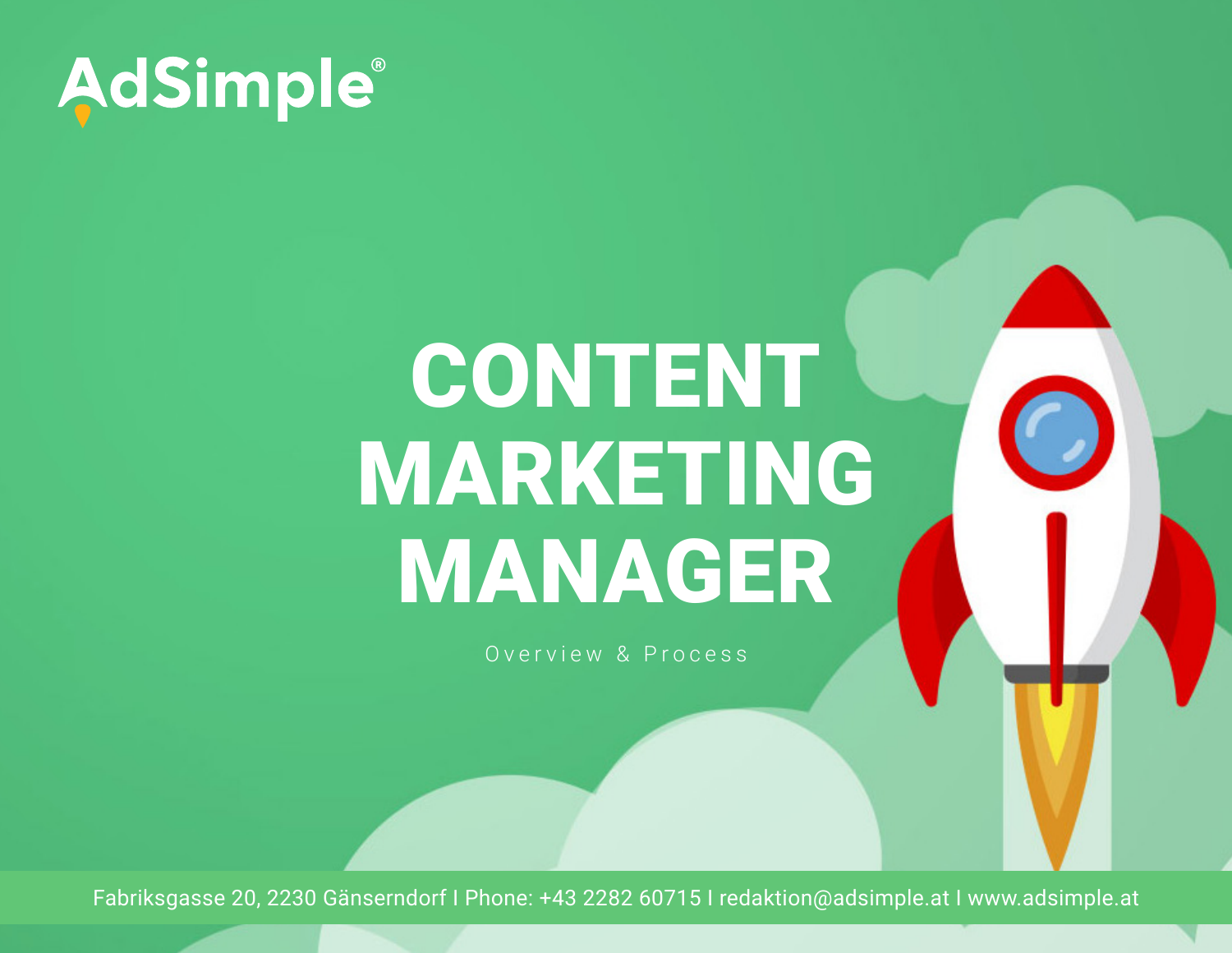## Fresh Content Marketing instead of lazy advertising

Now let's be honest: advertising is annoying, right? After all, who enjoys being bothered by the umpteenth hair shampoo commercial during a cozy movie night? People are simply fed up with classic advertising. However, good information and good entertainment are something we love more than ever. And this is exactly where Content Marketing comes into play!

In short: **Content Marketing is not annoying and it does bring customers**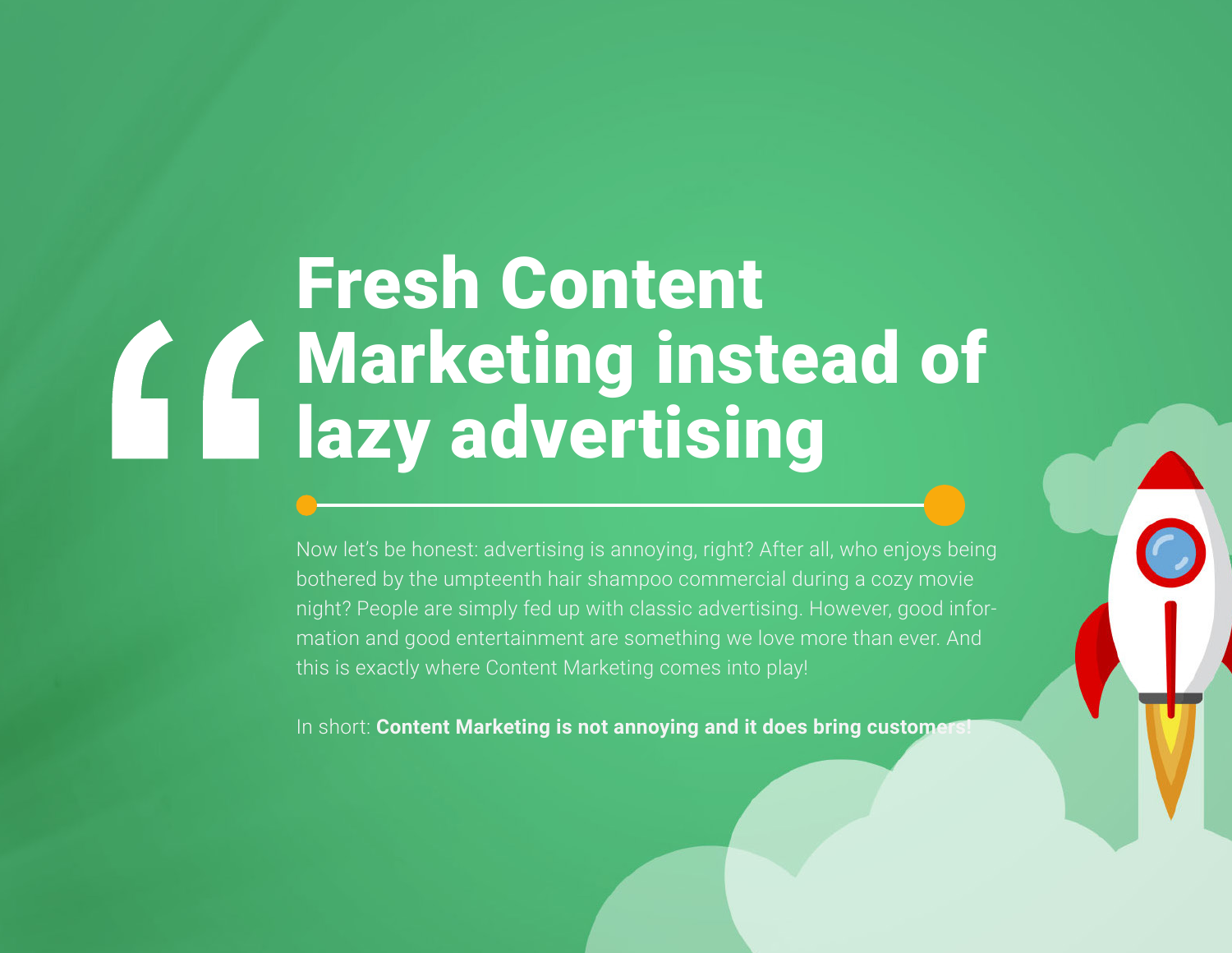# Table of Contents

| 04 | About Us                         |
|----|----------------------------------|
| 05 | <b>Content Marketing Manager</b> |
| 06 | Objectives of the CMM Tool       |
| 07 | <b>Numbers and Facts</b>         |
| 08 | How does the CMM work?           |
| 09 | Requests                         |
| 10 | Execution                        |
| 11 | <b>Bundles &amp; Discounts</b>   |
| 12 | Excerpt of our T&Cs              |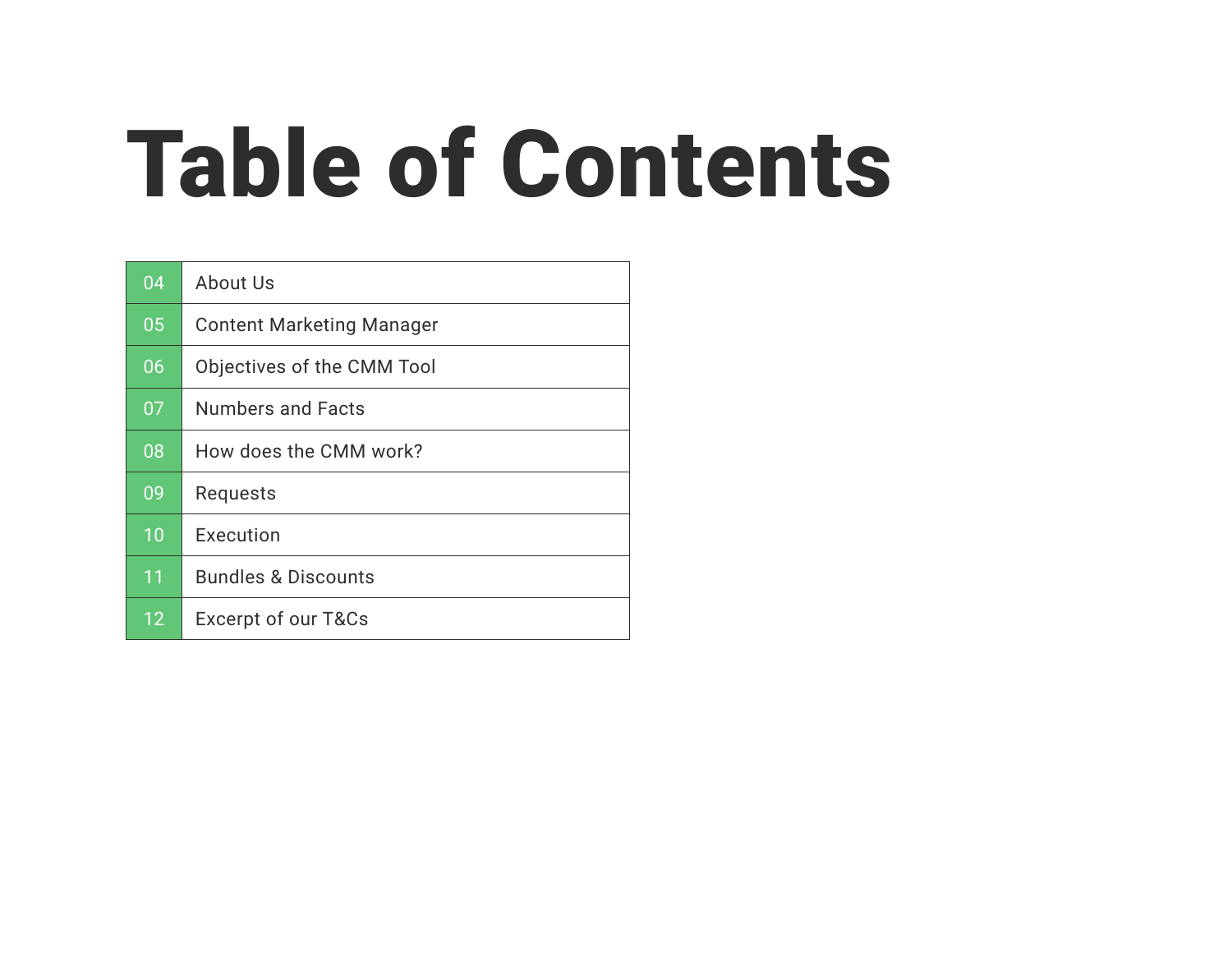### About Us

Our motivated AdSimple team includes experts in the areas of Web Design, Search Engine Optimisation (SEO), Google Ads, Content Marketing, Social Media Marketing and Web Development. With the necessary **know-how, many years of experience** and the latest **Analysis Tools**, we make sure that your business website plays in Google's **top league**.



## 100%

Professional **Online Marketing** does not only grow your company's image, it will also help you to be found more often on Google. And the most important thing is: **You will get more customers!**

#### WHAT WE DO

We develop helpful web tools for For the entrepreneurs to make a website commercially successful as well.



#### WHO WE ARE

We are a motivated team of Web Development and Content Marketing experts who want to make We are a monvated team of Web<br>Development and Content Marketing experts who want to make<br>work easier for companies using<br>our tools and expertise. our tools and expertise.

#### WHAT WE BELIEVE IN

We believe – no we know – that professionally implemented ideas<br>give companies exactly the edge<br>they need for lasting success.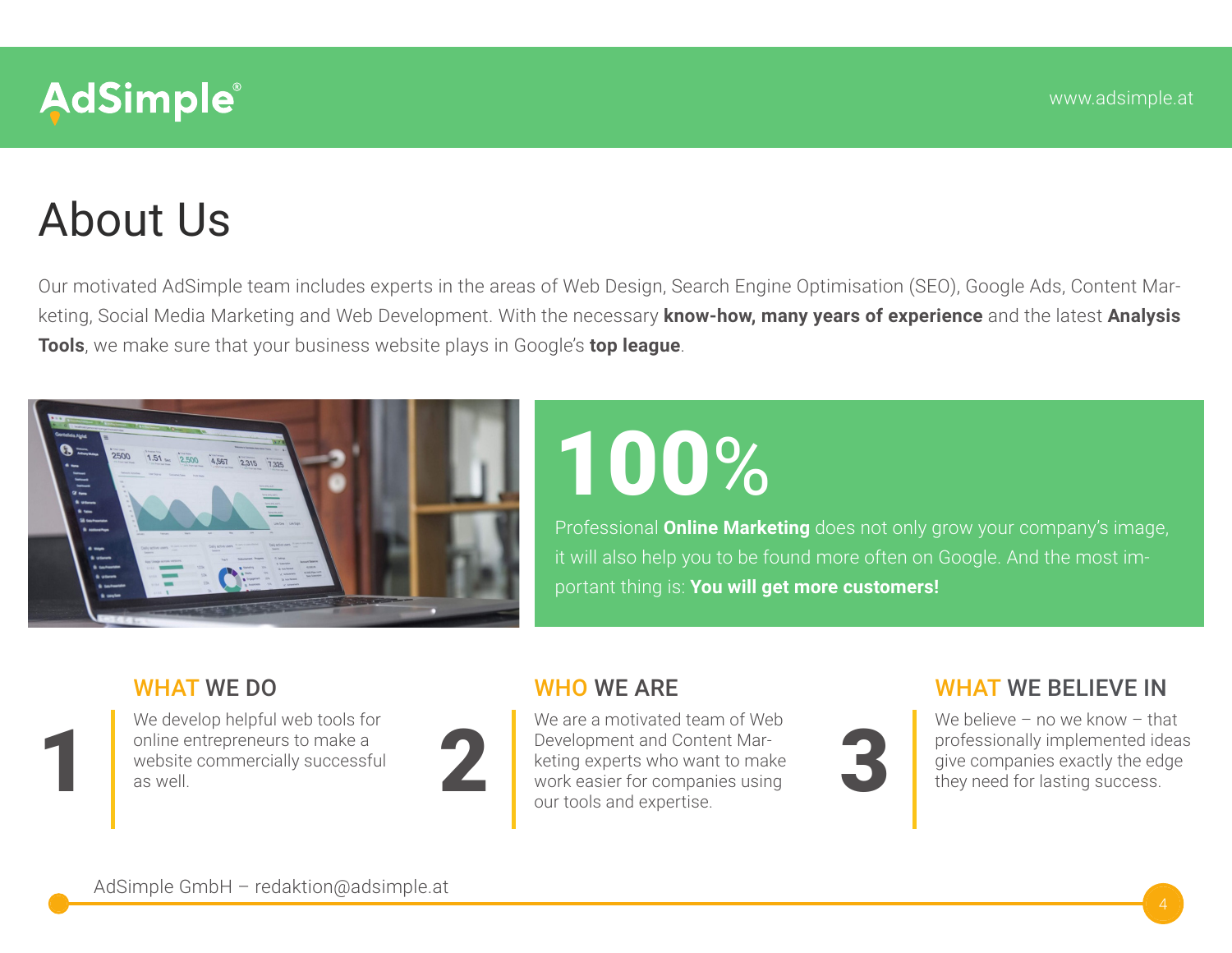### Content Marketing Manager

Big content needs a big stage. Only then does it develop its true radiance. With the free Content Marketing Manager, you can get your content to the right people in no time at all. On top of that, you will also get important backlinks that will strengthen your website and make it more visible on Google. Thanks to our innovative filter system, you can filter by category, keyword, country and price with just a few clicks. Right then and there the manager will give you the exact channels that fit your industry, your target audience and your marketing budget.



#### More than 1,000 Channels Blogs, Websites, Magazines

Over 1,000 channels mean that you have more than 1,000 possibilities to put your content in the spotlight!



### Backlinks for SEO

More visibility for your website

You can also include links to your website in the articles you publish. This will make your website easier to find on Google.



#### Content Writing

Save money and time

If you wish, our Content Writing team can also create customised and Search Engine Optiand texts for your business.



#### Social Media and Newsletter Let's go social!

You can also publish your blog posts on Facebook and Twitter or you can include them in

AdSimple GmbH – redaktion@adsimple.at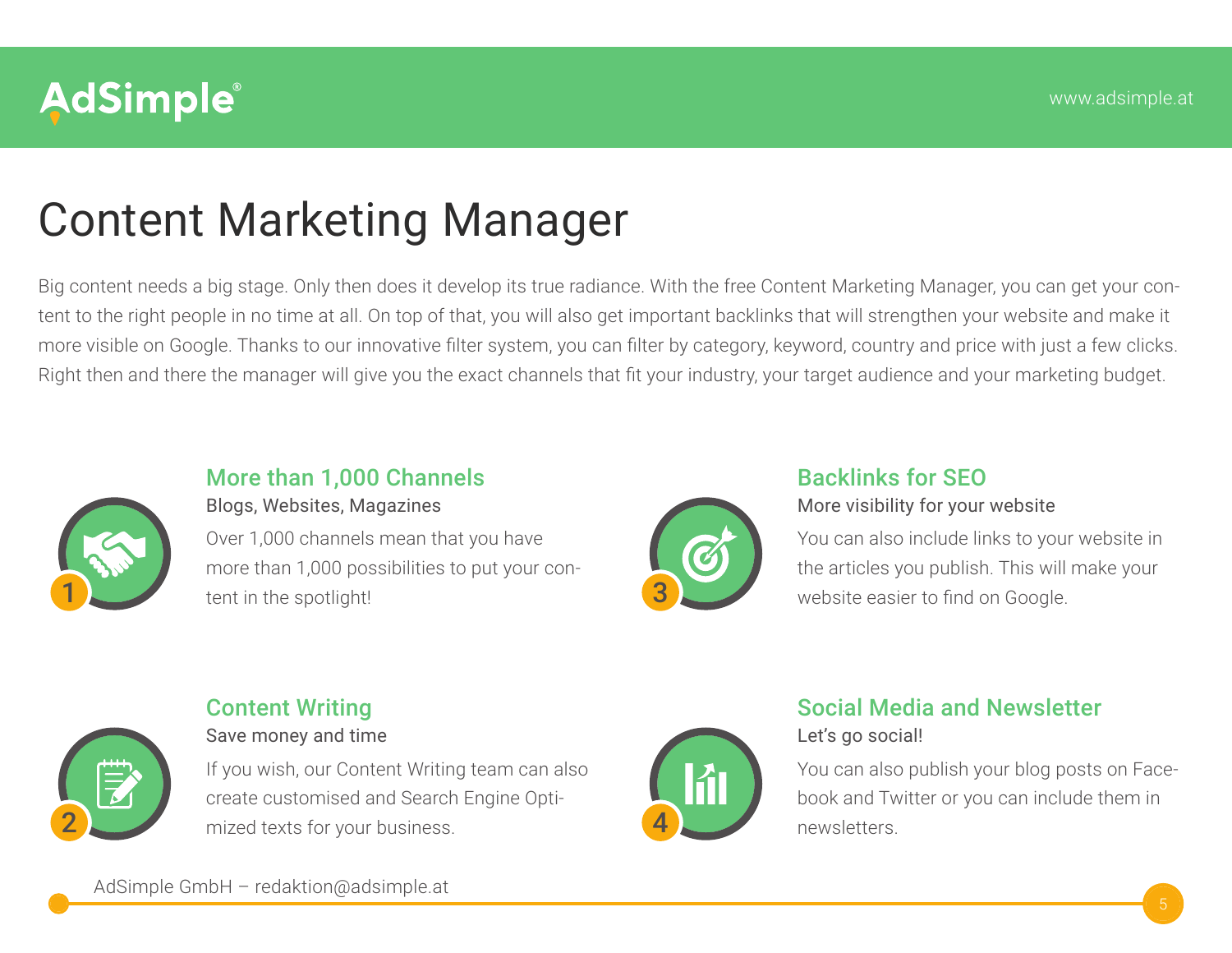### Objectives of the Content Marketing Manager

Our Content Marketing Manager offers you a quick and easy way to publish your content across relevant platforms. To ensure lasting success in online business, it is important to address your target audience correctly, while simultaneously taking SEO measures in order to be discovered more easily on Google. Our objective with this tool is to make your website and your company better known and more successful.





The best content is not much use if it doesn't get to the right people. You can use our filter system to find the exact channels that suit your target audience.



#### Link building

When you publish content with our tool, you will also receive important backlinks for your website.



#### Expert Status for your Industry

With good content both on your own website and on other industry-relevant websites, you will be able to establish an expert status in your industry.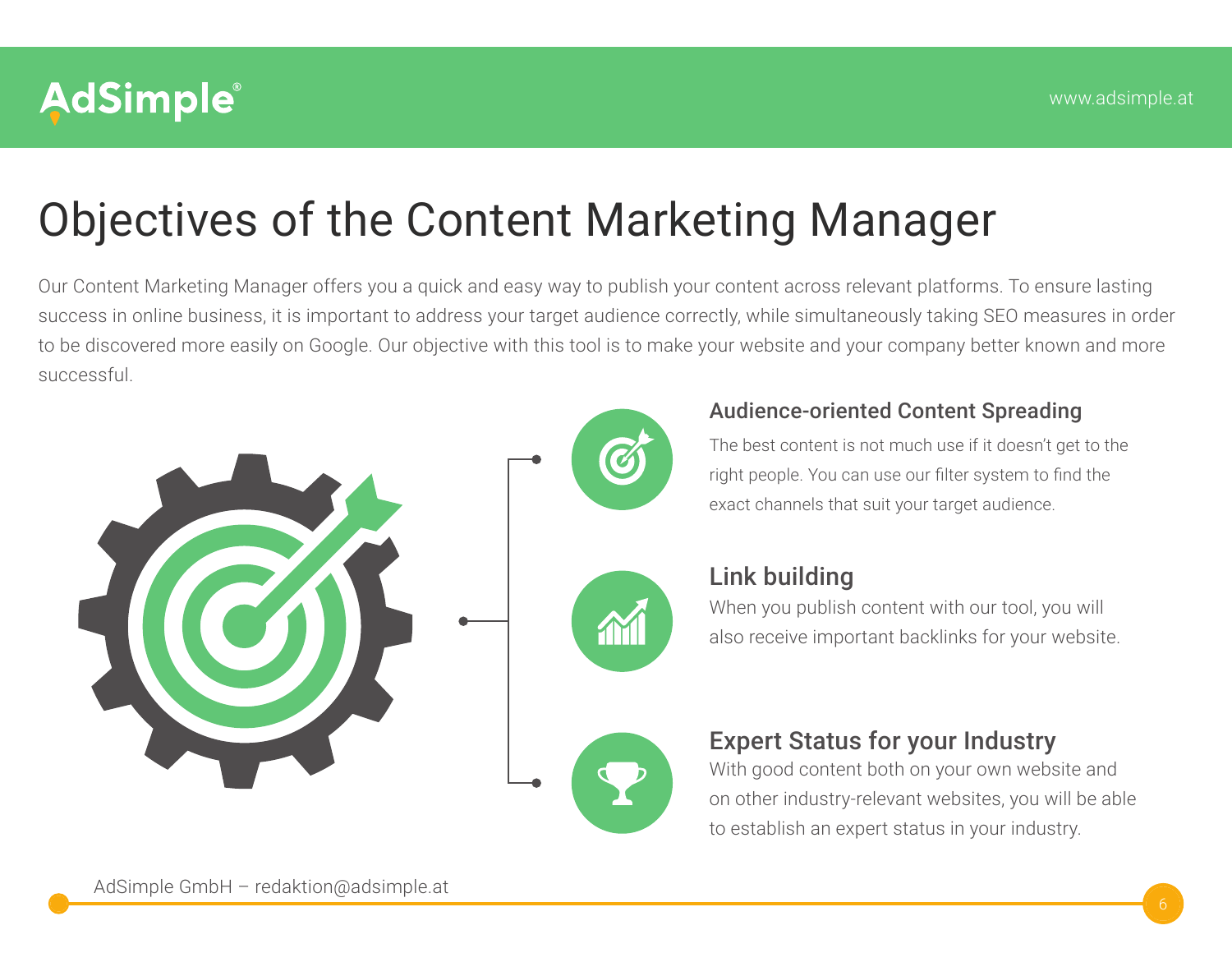

### Numbers and Facts

Our Content Marketing Manager offers over 1,000 channels and it includes is the right one for every industry. A lot has happened since the launch in 2019, and our steadily growing numbers reflect this.

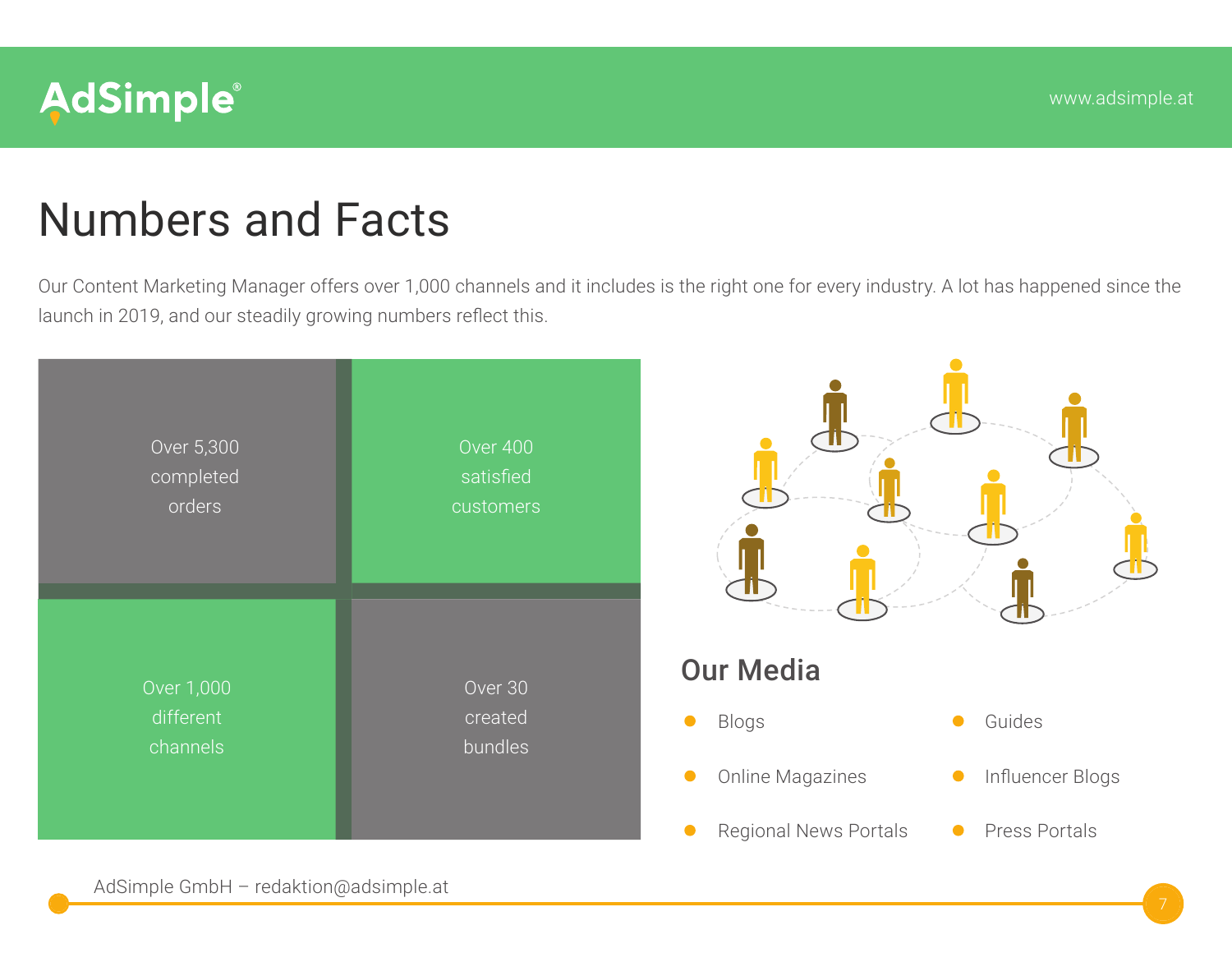### How does the Content Marketing Manager work?

Depending on the search term, the Content Marketing Manager gives you exactly those blogs that are most useful for your business. You can filter by categories, keywords, countries and prices. Additionally, you can also pre-order all our new channels. At just one glance, the Content Marketing Manager will show you a brief description of the website found, the price and the country. Simply select the appropriate websites and you can either create a blog post yourself or have it written by the AdSimple Content Writing team. Just register here and you're all set!

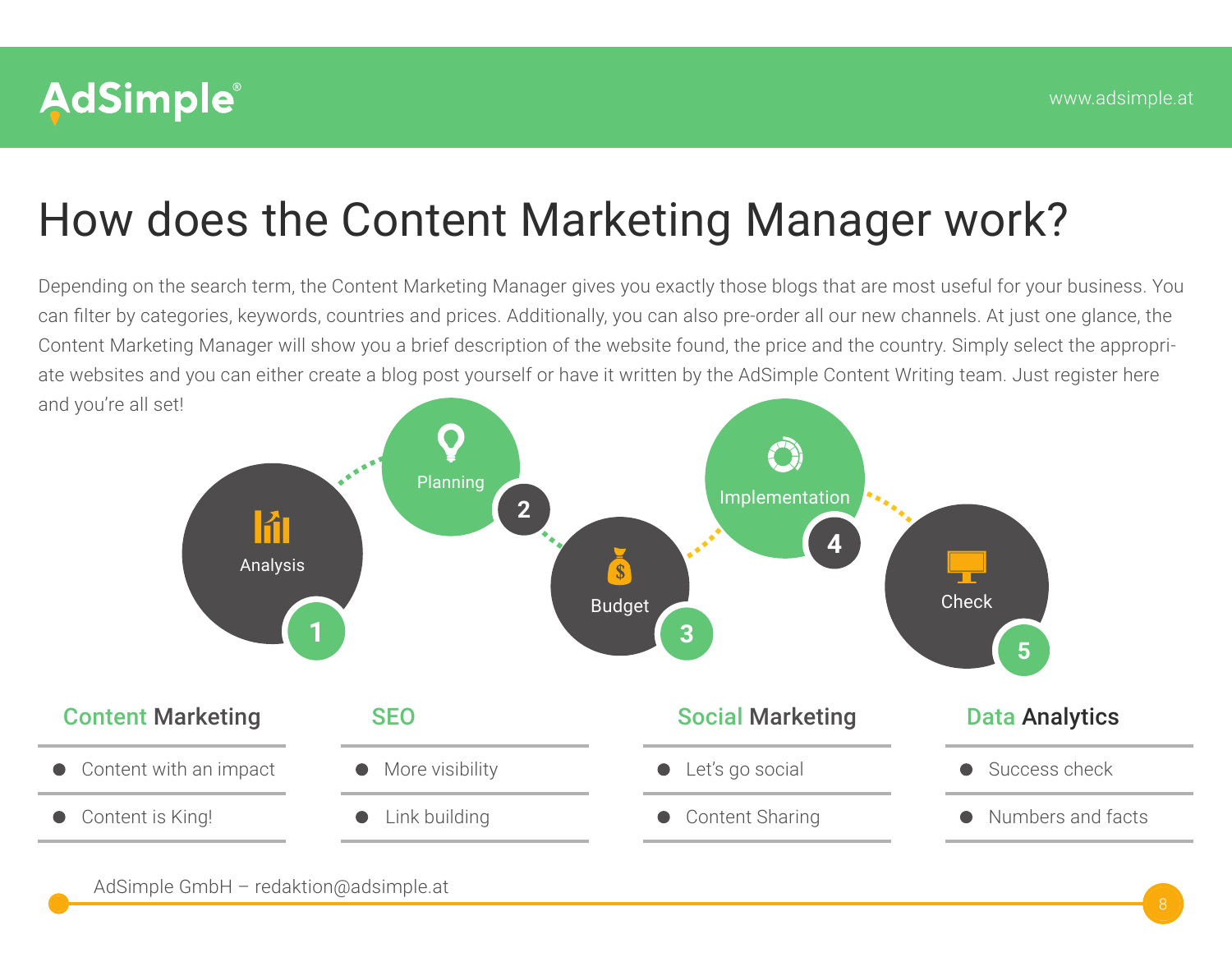### Requests

In order to make a request, you simply need to register via adsimple.at. Then you can instantly use the Content Marketing Manager to filter for the right channel, price and country, after which make your request.

| <b>CONTENT MARKETING</b> | • Register or log in to adsimple.at | #1 |
|--------------------------|-------------------------------------|----|
| <b>MANAGER</b>           | • Select suitable channels          | #2 |
| <b>MANUAL</b>            | • Make request                      | #3 |

There is no easier way to get your content to exactly those people who are interested in your products or services. Simply register, choose your channels and off you go.

### SCHRITT 01 SCHRITT 02 SCHRITT 03

Simply register for instant access to our Content Marketing Manager.

Select your category, keyword, country and price in the Manager.

After you have agreed to our terms and conditions, simply click »Request now«.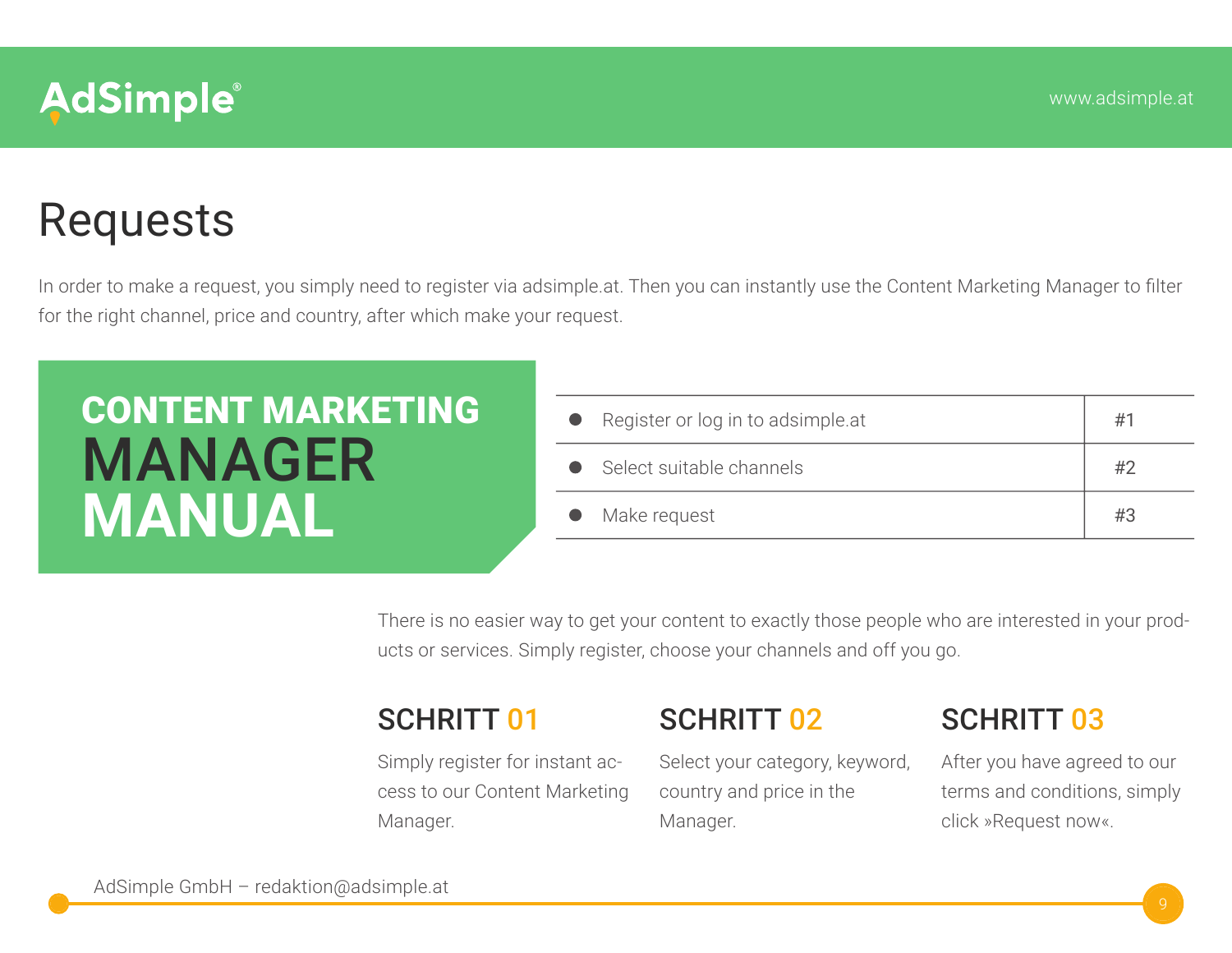### Execution

Below you will find a simple illustration of the entire process that a Content Marketing Manager request undergoes. You can either request just one channel or an entire channel bundle from us.

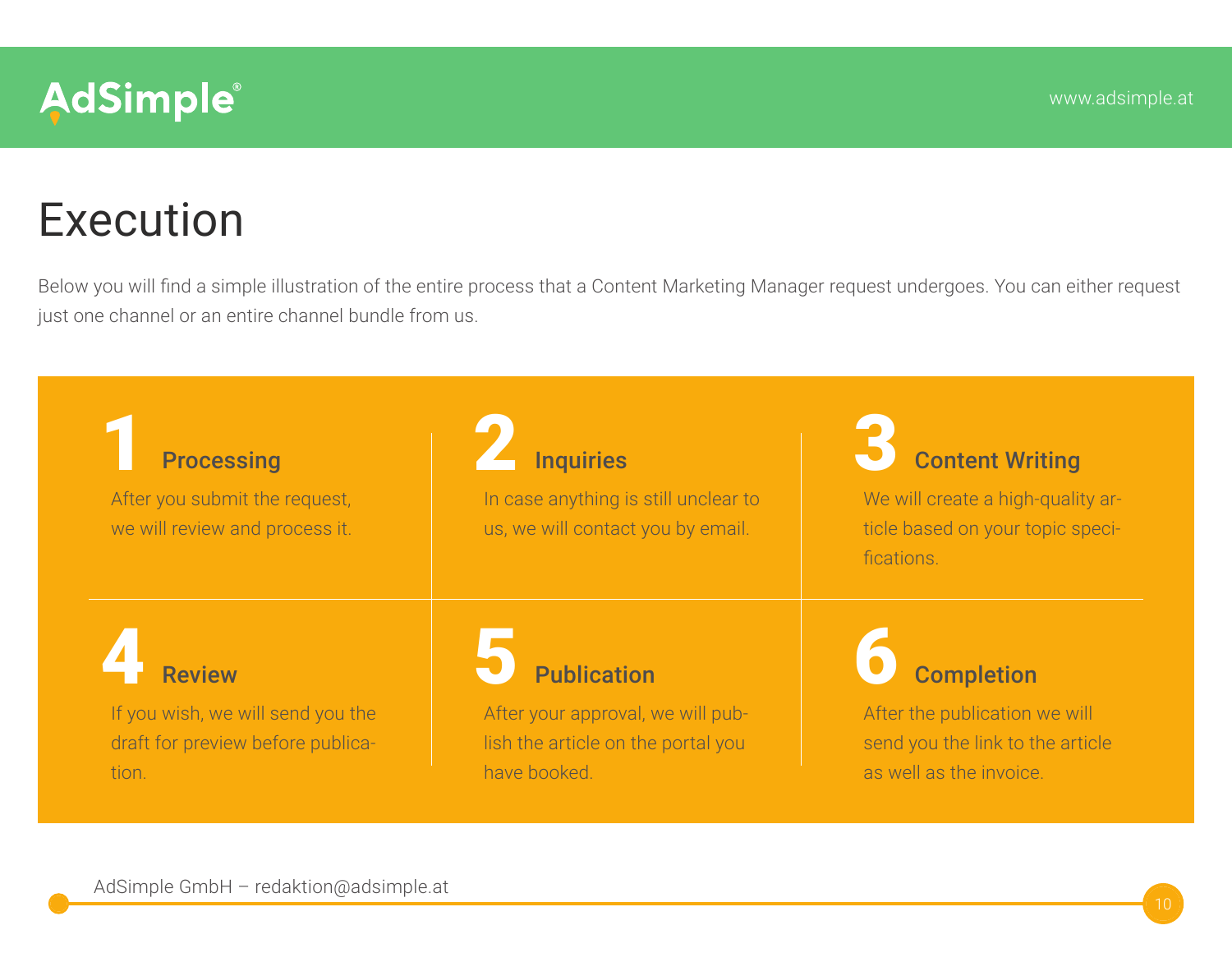## Bundles & Discounts

You can also request Content Marketing Bundles from us! We offer bundles for all categories that match the theme of your request. If you wish, we can also take care of the design and Contet Writing of your external blog posts.



#### Channels

Our Content Marketing Manager draws from a pool of more than 1,000 blogs and online magazines. We have created bundles for this that leave no wish unfulfilled.



R

#### Bundles

We create individualised bundles that exactly fit your industry and reach your target audience. You can also request personalised bundles according to your wishes!

### **Discounts**

If you book a bundle of 3 channels, you will receive a discount of 10% from us. With a bundle booking of 5 channels, you will even get a 15% combination discount.